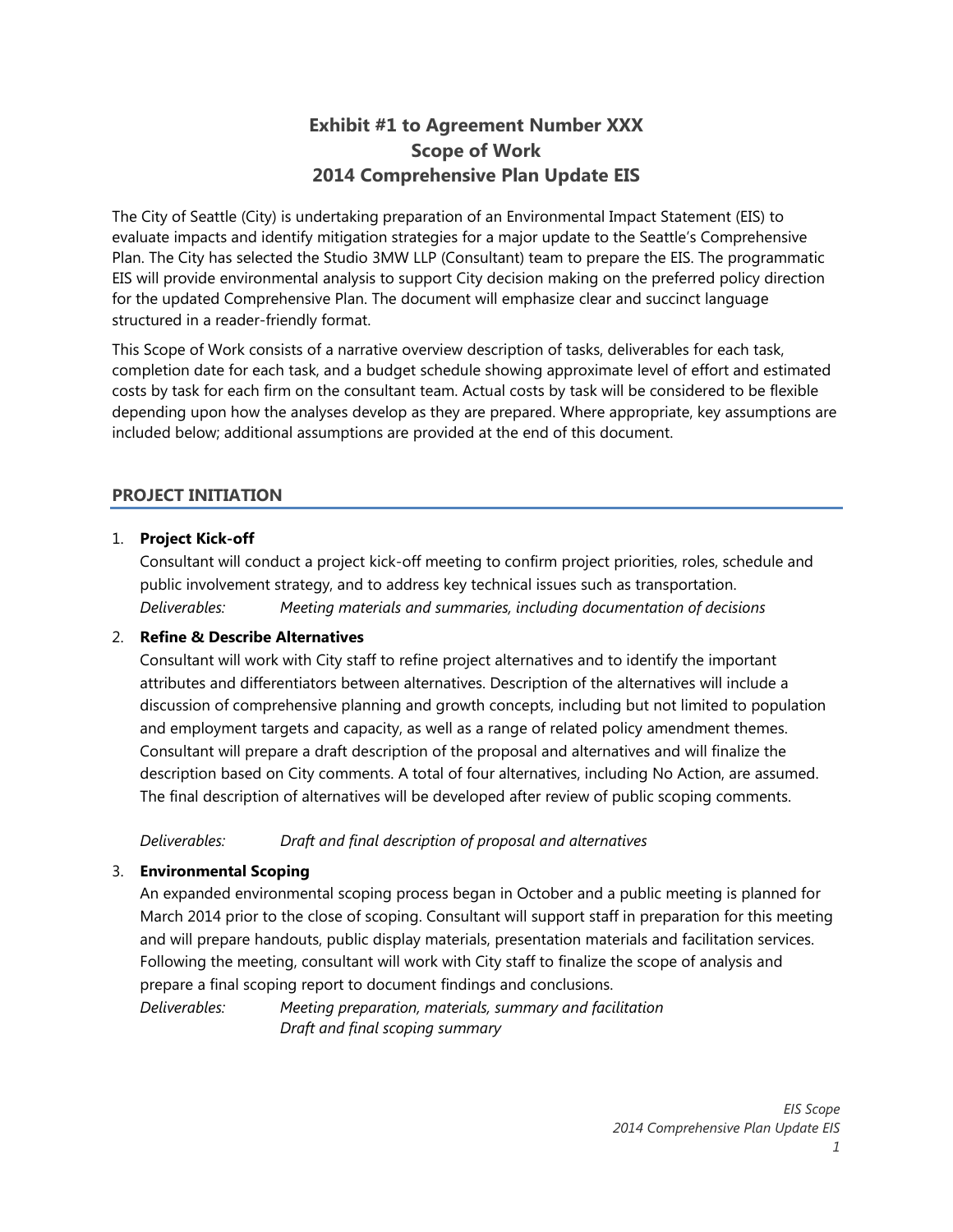#### **DRAFT EIS**

#### 4. **Environmental Analysis**

This Scope of Work assumes that the EIS elements of the environment will include air, noise, relationship to plans and policies, land use (housing, population, employment, height, bulk, scale, compatibility, aesthetics), transportation, public services and utilities. If, through the scoping process described in Task 3, additional elements of the environment area are added, the City and Consultant will jointly determine the approach for incorporating these elements. The Consultant will include in each element's impact analysis conclusions addressing the potential for "cumulative impacts."

#### *a. Earth and Water Quality:*

- Earth: Evaluate and disclose at a programmatic level the relationship of the alternatives to the potential for significant adverse earth impacts arising from infringement upon environmentally critical areas including steep slopes, landslide/erosion hazard areas and seismic hazards. Indicate findings according to broad sectors of the city.
- Water Quality: The following analytic element may be included as part of the Utilities analysis for this EIS. Evaluate and disclose at a programmatic level the relationship of the alternatives to the potential for significant adverse water quality impacts arising from implementation of the growth alternatives. Address potential effects on primary natural drainage systems around the city and receiving waterbodies such as Puget Sound and Lake Washington. Describe potential sources of pollution, including growth-related disturbances to environmentally critical areas, other infill-development-related soil disturbance, and effects of increased traffic and human activity. Indicate findings according to broad sectors of the city. Explain the relevance of policy-level planning (such as in relation to NPDES permits) to identifying the potential for adverse water quality impacts citywide.

#### *b. Air: Air Quality, Climate*

The potential air quality pollution implications include both transportation and nontransportation sources. Transportation sources are partially dependent on mode choice, trip generation and VMT, but also dependent on federal and regional controls on emissions, fuel efficiency and fuel types. The analysis will summarize the regional outlook for criteria emissions on air quality and quantify impacts from changes in transportation-related emissions using regionally appropriate modeling programs. Non-transportation sources such as dust from industrial activity, demolition and construction will also be assessed using data from Puget Sound Clean Air Agency, PSRC and other sources.

Greenhouse gas impacts from non-transportation sources could vary depending on different patterns of future job and residential growth among the alternatives, as well as policies such as City Light's Net Zero policy, Energy Code changes, Green Building incentives and other initiatives that the City may undertake. The analysis will quantify a baseline that would be expected from development under current conditions and look at the marginal effects that various policies could have on GHG generation. The results will be compared to the City's and the State of Washington's long-term goals for reducing total GHG generation.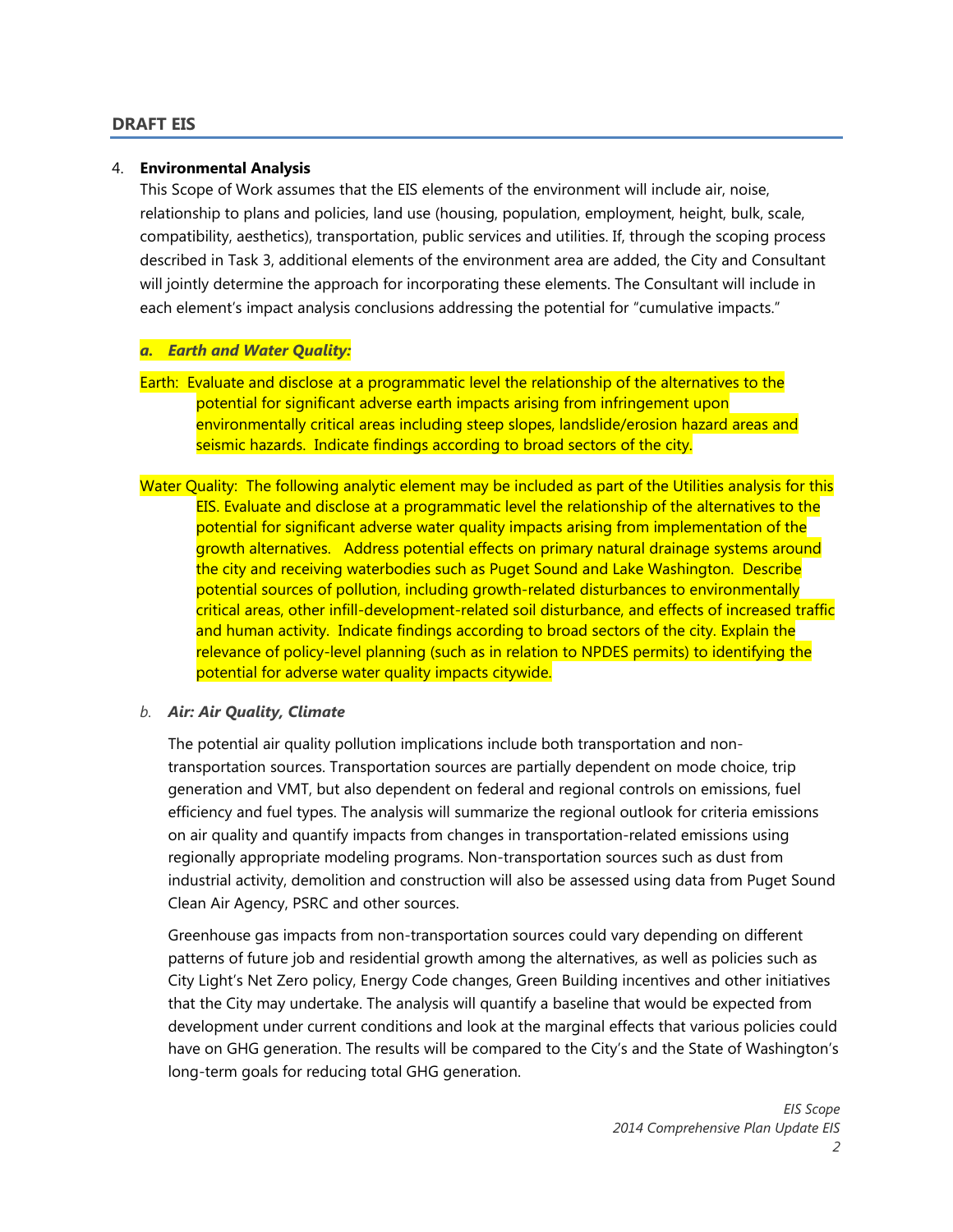In addition to highlighting the transportation GHG emissions differences between the different alternatives, it is also important to put the emissions into a regional perspective. For cities like Seattle (e.g., already dense with high non-auto mode shares), sometimes the differences in GHG emissions between Comprehensive Plan alternatives can be relatively minor, yet are starkly different than other jurisdictions in the area. This perspective can be valuable when it comes to balancing the aims of minimizing GHG emissions while balancing other important policy objectives.

#### *c. Environmental Health: Noise*

Discuss the potential for adverse noise impacts that might arise due to differential patterns of future job and residential growth among the alternatives, and/or due to any other pertinent recommended changes in Comprehensive Plan policies. This analysis may rely upon qualitative evaluations based on estimated ranges of potential increases in noise levels; site-specific noise monitoring and quantitative model analyses are not assumed for this impact analysis.

Noise impact assessments have two essential elements—noise sources (such as traffic and commercial or industrial activities) and the sensitivity of receptors. Using existing noise measurements from different areas in the city, Consultant will apply assumptions related to the proposal and alternatives to indicate areas across the city that have high noise levels and those that might see substantive adverse noise increases. More qualitative analysis will be undertaken for potential impact on sensitive receptors by sources in commercial, industrial and heavy construction areas. Sensitive land uses are spread throughout the city. Hospitals, schools, and nursing homes are examples of noise sensitive uses that can be mapped using GIS data available from the City and King County. Future patterns of growth across the city can be compared with these background conditions to help determine potential areas where noise generation could produce adverse impacts on sensitive users. While this analysis would not take into account sitespecific issues, it will help to highlight areas where care should be applied when changing either transportation or land use patterns.

#### *d. Land Use: Relationship to Plans and Policies*

The EIS will provide a programmatic level evaluation of the relationship of recommended Comprehensive Plan updates to pertinent plans and policies. The plans and policies analysis will describe the relationship of the plan update recommendations to the Growth Management Act, Puget Sound Regional Council's Vision 2040, and King County Countywide Planning Policies. Consultant will review and discuss the impacts and consistency of the alternatives' contents with respect to the Seattle Comprehensive Plan's focus, direction and major objectives. The discussion will be structured in a manner that allows readers to easily navigate through this section.

Discuss the relationship to selected plans, policy and regulatory initiatives including:

- d.1. Urban Forest Stewardship Plan
- d.2. Shoreline Master Program
- d.3. Capital Improvement Program
- d.4. Transportation Strategic Plan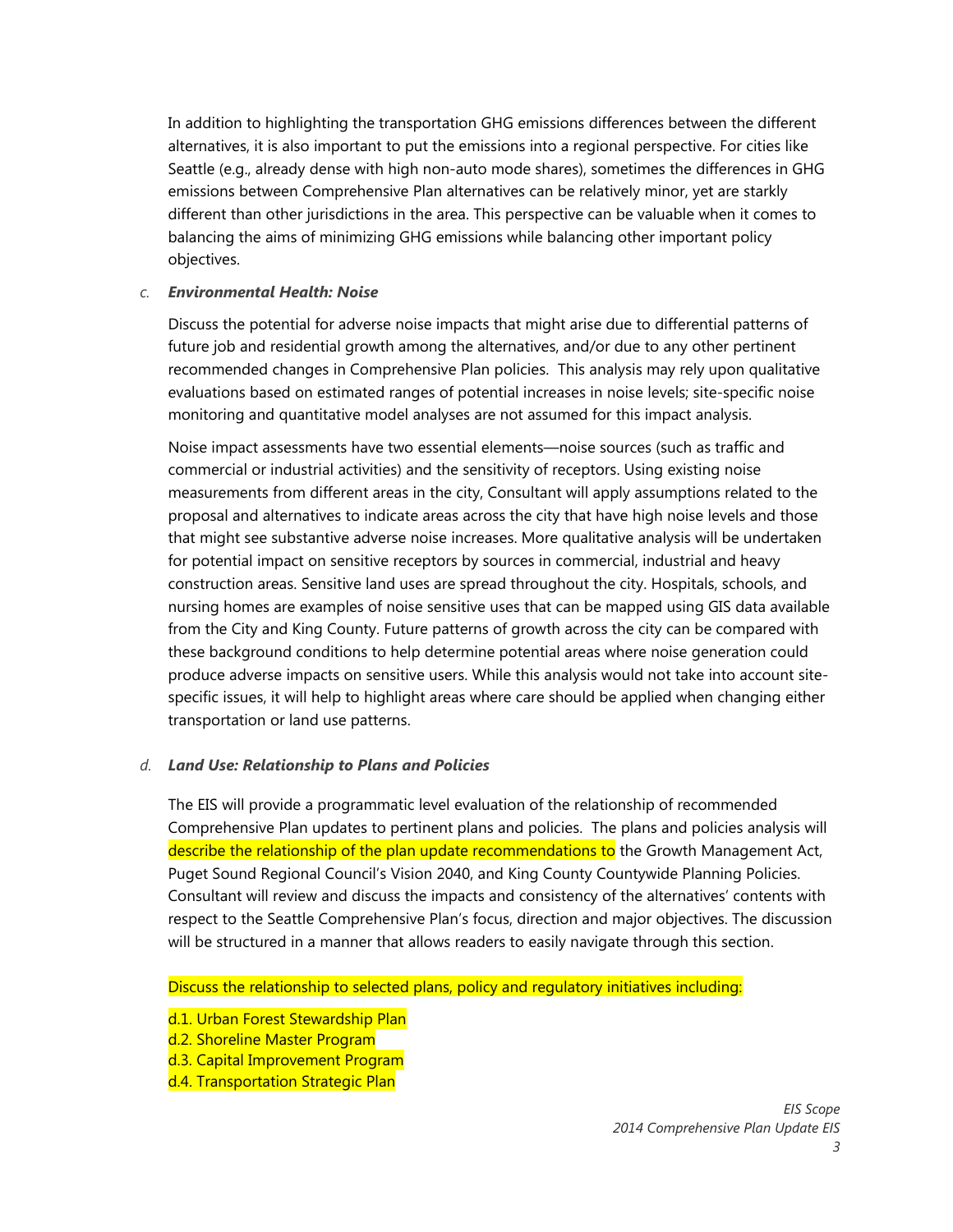- d.5. Seattle Transit Master Plan
- d.6. Seattle Pedestrian Master Plan
- d.7. Seattle Bicycle Master Plan
- d.8. Seattle Freight Mobility Action Plan

### *e. Land Use: Height, Bulk, Scale Compatibility, Aesthetics*

The EIS will provide a programmatic-level analysis of the alternatives' differing potential for longterm adverse land use impacts related to land use compatibility and future growth. This will include the alternatives' land use implications related to differently influencing height/bulk/scale of future development in varied places across the city. This may be evaluated in qualitative and relative terms, in approximate terms such as "orders or magnitude," and in comparison to other existing zones' conditions.

The land use analysis (height, bulk, scale, compatibility, aesthetics) will provide citywide and neighborhood context, focusing on areas of change as a result of proposed alternatives. Consultant will address broad land use patterns and compatibility within areas of change and on boundaries of change areas. Consultant will describe changes in growth distributions and forms of buildings that might be enabled or encouraged. GIS maps with alternative land use/ zoning configurations will be developed to help illustrate where the combination of zoning, growth capacity and height changes could alter future uses and affect compatibility.

This section will also evaluate at a programmatic level the implications for changes in area aesthetics for the range of affected areas, thereby interpreting the recommended growth approaches' citywide adverse impact implications as well as their general implications upon neighborhood character. In this evaluation, the Consultant will programmatically address visual quality and height/bulk/scale aspects, and, depending upon their relevance, may address aspects such as views and view corridors, shade/ shadow, light and glare with a qualitative analysis supported by selected visual aids, such as photo arrays.

# *f. Land Use: Housing, Population, Employment*

The EIS will provide a programmatic-level analysis of the alternatives' differing potential for longterm adverse land use impacts related to housing, population and employment. Consultant will summarize Seattle's demographic trends, prospective population and employment growth and housing characteristics and needs citywide and by neighborhood using available City, regional, state and census information sources, and studies. The analysis will programmatically compare and contrast each alternative's growth capacity and land use/zoning designations and housing policies. Consultant will focus on how each alternative would meet future resident needs (based on demographic trends) and in turn influence the mix and range of housing types and affordability citywide and on a neighborhood scale.

Consultant will describe at a programmatic level the implications of the growth alternatives (and any relevant recommended land use policy changes) on the city's economic sectors that are primarily responsible for employment. This will include observations in relation to port activities, freight movement, related industrial land uses, and plans/policies addressing the Greater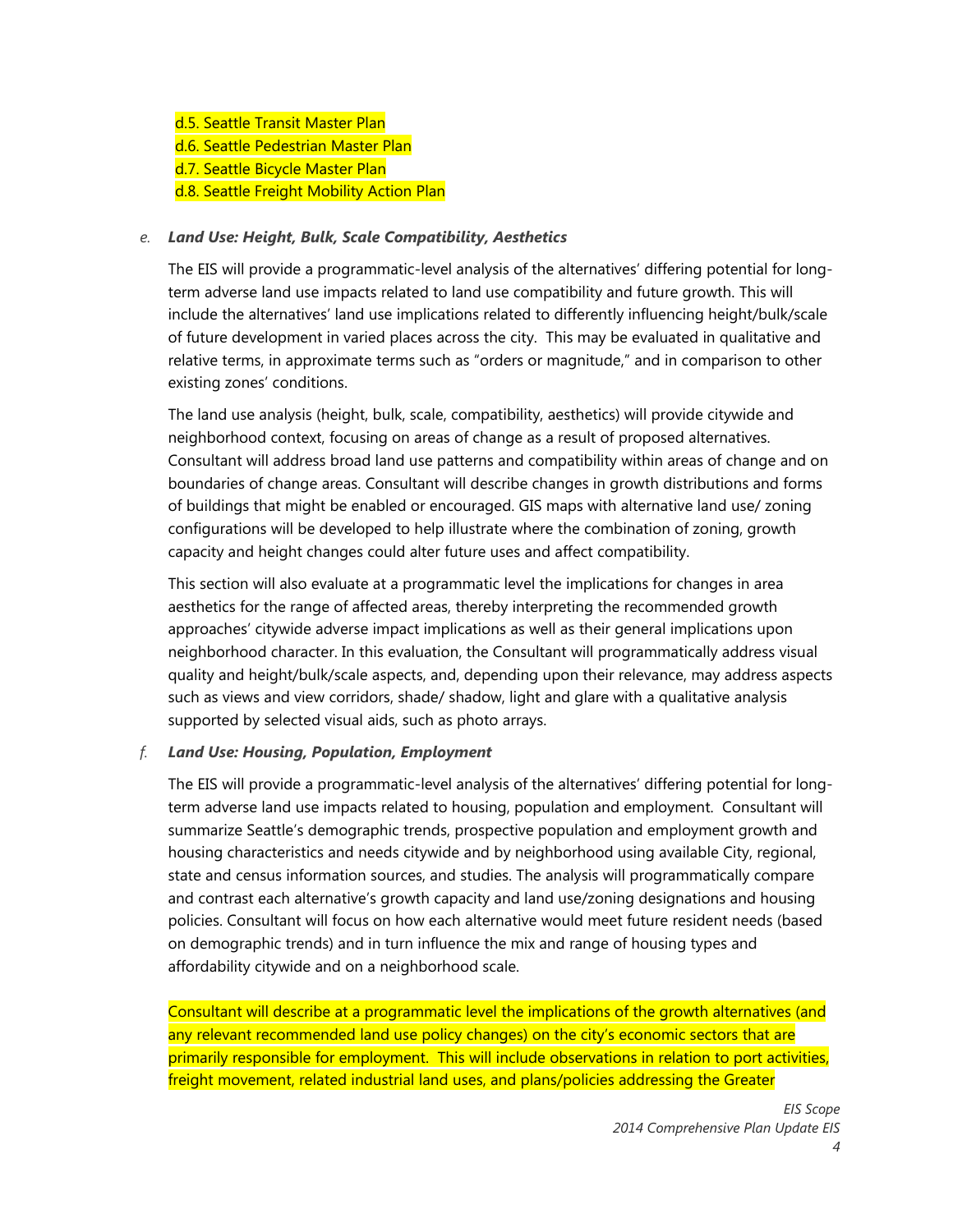Duwamish and BINMIC areas. The economic analysis will not be required to include quantitative analysis of fiscal impacts, or any cost-benefit analyses, or to discuss the capabilities or relative merits of various methods of financing future capital improvements or operations funding.

## *f.1 Additional non-SEPA appendix analysis: Race & Social Justice and Social Equity*

As an "additional analysis" that is not specifically defined by the SEPA provisions, an appendix of the EIS will evaluate the Comprehensive Plan update in reference to the subjects of race, social justice and social equity. This will be aimed at inferring how the prospective implementation of the Comprehensive Plan as a whole and the various growth alternatives might differentially affect population groups that have been historically under-represented based on their ethnicity or economic status. This analysis should describe perspectives in relation to each of the Public Service and Utility elements defined in this SEPA scope of work, as well as Housing.

The preparation and evaluation of sufficiency of this section will be performed outside the context of SEPA provisions, although formats from NEPA examples or content from other jurisdictions may be used to inform the development of this analysis. Per SMC 25.05.440.G and WAC 197-11- 400(8), "the decision whether to include such information and the adequacy of such additional analysis shall not be used in determining whether an EIS meets the requirements of SEPA."

Other similar efforts such as Portland's Framework for Equity may be cited if they provide useful ideas and comparisons. This section will reference the City's Race and Social Justice Initiative (RSJI), and may use RSJI related materials as supporting documentation for the evaluation.

This analysis will not evaluate topics that might be based in discriminatory intentions, such as the preservation of a particular ethnic or socioeconomic profile or character in any given neighborhood. It also will not be required to contain any particular proofs of probable outcomes that would presume to create equitable distribution of City resources or amenities to any particular ethnic or socioeconomic group or geographic sector of the city. It should, however, suggest strategies that could address potentially negative outcomes in relationship to race, social justice and social equity.

# *g. Transportation: Traffic, Transportation Systems*

In addition to providing land use data for each scenario, the City will provide guidance on the accompanying transportation system assumptions for each scenario. Using the MXD model, a programmatic level transportation impact analysis will be conducted, to include:

- A general review of existing conditions related to vehicle traffic, transit service and ridership, pedestrian/bicycle facilities and travel patterns, transportation safety and parking. Additional detail will be provided for key urban centers and urban villages that are expected to see more growth and change over the next 20 years.
- Future transportation conditions in the 2035 horizon year will be modeled using MXD in conjunction with a version of the City of Seattle travel model that Fehr & Peers has maintained and updated since 2005. The consultant should summarize the model's assumptions about certain future improvements or conditions, such as: potential light rail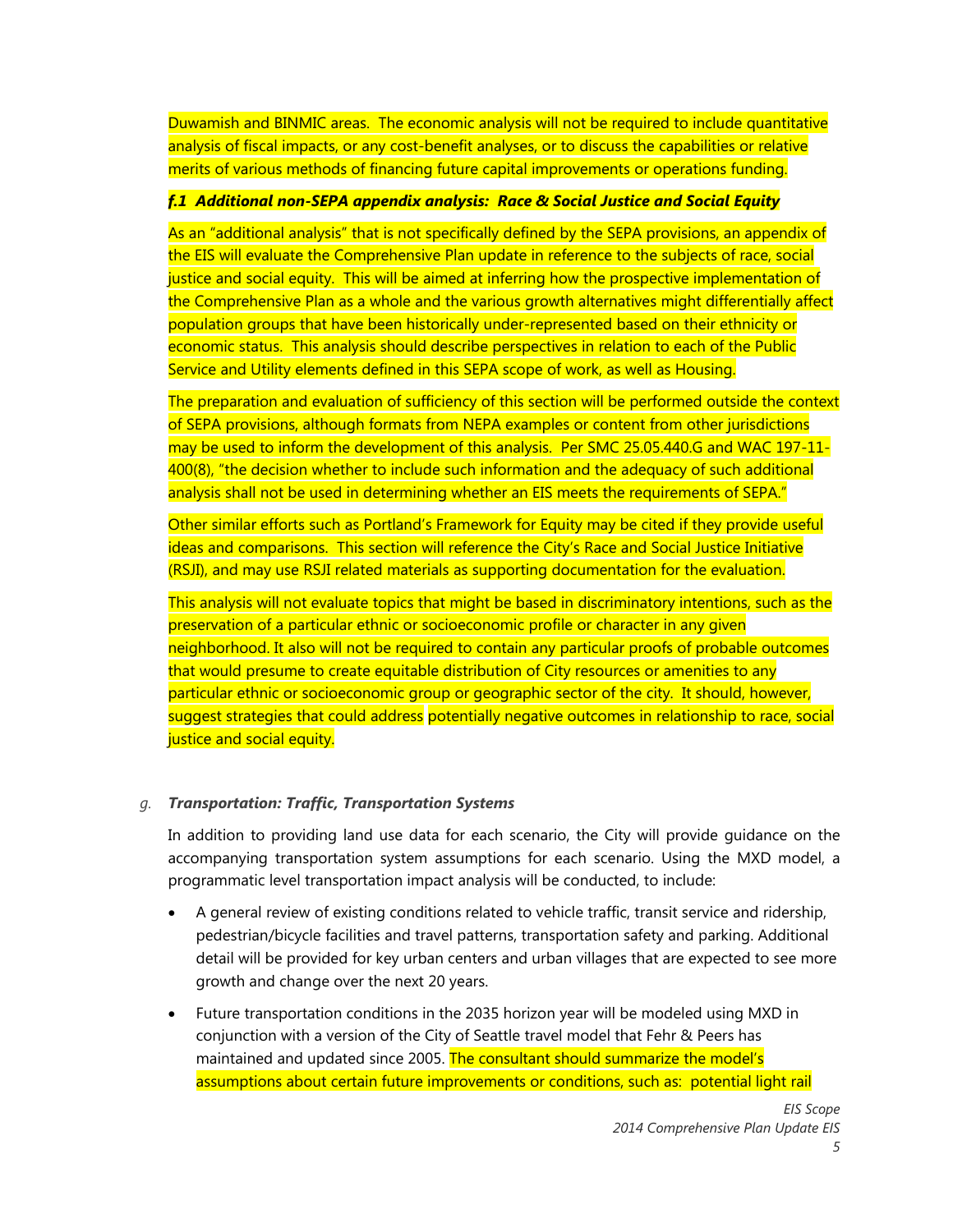system expansion, freight access improvements, and known land use actions that could result from ongoing planning efforts in the U-District and Ballard.

- Using the MXD and travel model results, Consultant will summarize future 2035 transportation and parking impacts at the citywide level and at up to five groupings of urban centers and villages (such as Southeast Seattle, West Seattle, Downtown/Central, Northwest Seattle, Northeast Seattle). The citywide summary will provide information such as v/c ratios across screen lines, which will be valuable for evaluating vehicle and freight congestion related impacts. At the sub-area level, Consultant will work with DPD and SDOT to draw conclusions about impacts (including qualitatively and/or quantitatively interpreting programmatic-level parking impacts), and consider more innovative multimodal measures. These measures could include ideas such as average trip length and average person-travel time. City and Consultant will explore use of multimodal measures for citywide analysis for the Final EIS.
- For pedestrian and bicycle trips, MXD can estimate how mode shares change in response to increased land use mix and density and with additional infrastructure. In addition, Consultant will review prior work on documenting pedestrian connectivity and bicycle stress across the entire City to determine the number of jobs/housing within a certain travel proximity (by transit, walk and low-stress bicycle ride) of urban centers and villages. This information can demonstrate not only the potential benefits of concentrating growth in these areas, but it can also identify potential gaps in infrastructure at a broad level.
- Consultant will work closely with DPD and SDOT to define innovative mitigation measures that may range on the spectrum from "required" to "possible" to help ensure that the City meets its performance standards for the transportation system. These mitigation measures could range from specific projects to programs and will be oriented to favor modes of travel other than automobile travel.
- The Final EIS will include a traffic forecast based on a Preferred Alternative (possibly a hybrid alternative derived from other alternatives), to be defined after Draft EIS publication.

#### *h. Public Services: Fire, Police, Parks/Recreation, Schools*

At a programmatic level, these public service systems will be evaluated to determine their potential to experience significant adverse impacts due to the proposed varying growth distribution strategies in the EIS alternatives, as well as any other pertinent policy, goal or planning strategy changes. This will focus on the degree to which the alternatives could influence future growth in ways that might significantly adversely affect these systems' provision of services across the city.

The public service systems will be evaluated using standard service level measures and existing Comprehensive Plan goals to create a baseline for comparison. Seattle Parks and Recreation 2011 Development Plan, Asset Management Plan, Strategic Plan and other planning documents will be used to establish baseline conditions. Similarly, Seattle School District growth projections and plans will be assessed. The Seattle Fire Department's 2012 Strategic Plan will provide a baseline for fire service protection.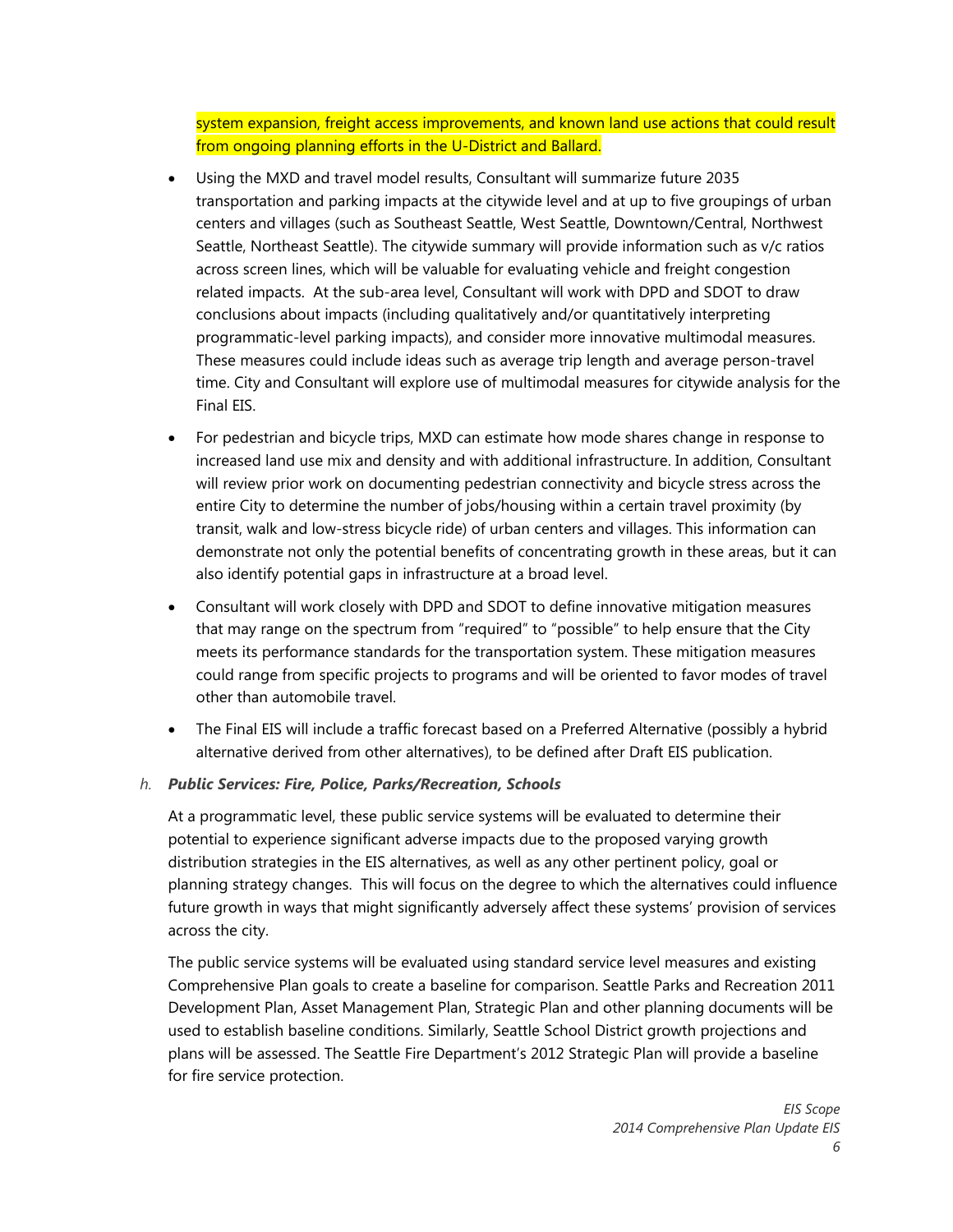Police Department has produced the recent 20/20 Plan that gives a limited basis for assessing long range service projections. For each public services element, department planning staff will also be interviewed to ensure that the latest available data and service measures are incorporated, and that evaluative approaches for impacts will comport with the departments' outlook on impact forecasting, at least at a programmatic level. These baseline conditions will be compared to increased demand due to the various growth distribution strategies proposed for the EIS alternatives, as well as pertinent policy, goal or planning strategy changes. The analysis will highlight how land use and other strategies in the Comprehensive Plan affect the ability to meet service goals for these public services.

## *i. Utilities: Water, Sewer/Stormwater/Electrical System*

At a programmatic level, water supply and sewer/stormwater drainage systems (including those that rely upon natural drainage systems) and electrical systems will be evaluated to determine the potential for growth-related significant adverse impacts to existing and planned infrastructure. This evaluation will focus on the degree to which the alternative growth scenarios might significantly adversely affect provision of services across the city, and/or lead to possible changes in the system's anticipated approaches to providing capital facilities.

Consultant will provide programmatic level evaluation of utilities infrastructure analysis including water, stormwater, sewer and electrical systems for the EIS. Consultant will collaborate with the team to provide analysis for policy strategies that could result from zoning and land use changes that could impact stormwater quantity and quality in addition to other impacts on utility infrastructure within the public rights-of-way. Using the identified alternative growth scenarios, Consultant will evaluate, at a programmatic level, the potential for significant adverse utilities infrastructure impacts of anticipated growth. As with the public services analyses, the utilities impact analyses will entail coordination with department staff to ensure that data and evaluative approaches will comport with the departments' outlook on impact forecasting, at least at a programmatic level.

*Deliverables: Preliminary and revised technical analyses for insertion into the Preliminary Draft EIS* 

# 5. **Preliminary Draft EIS**

Consultant will prepare a preliminary Draft EIS for City review. The preliminary document will include all components of the Draft EIS, including a description of alternatives, affected environment, impacts, mitigating measures and significant unavoidable adverse impacts for all scoped elements of the environment and alternatives.

*Deliverables: Compiled Preliminary Draft EIS* 

#### 6. **City Review and Comment**

As part of transmitting the preliminary Draft EIS to the City, Consultant will facilitate an internal project workshop to highlight key findings and conclusions and outstanding issues. This approach will maximize efficiency and ensure adequate time for City review and comment on key issues. *Deliverables: Meeting materials, meeting summary*